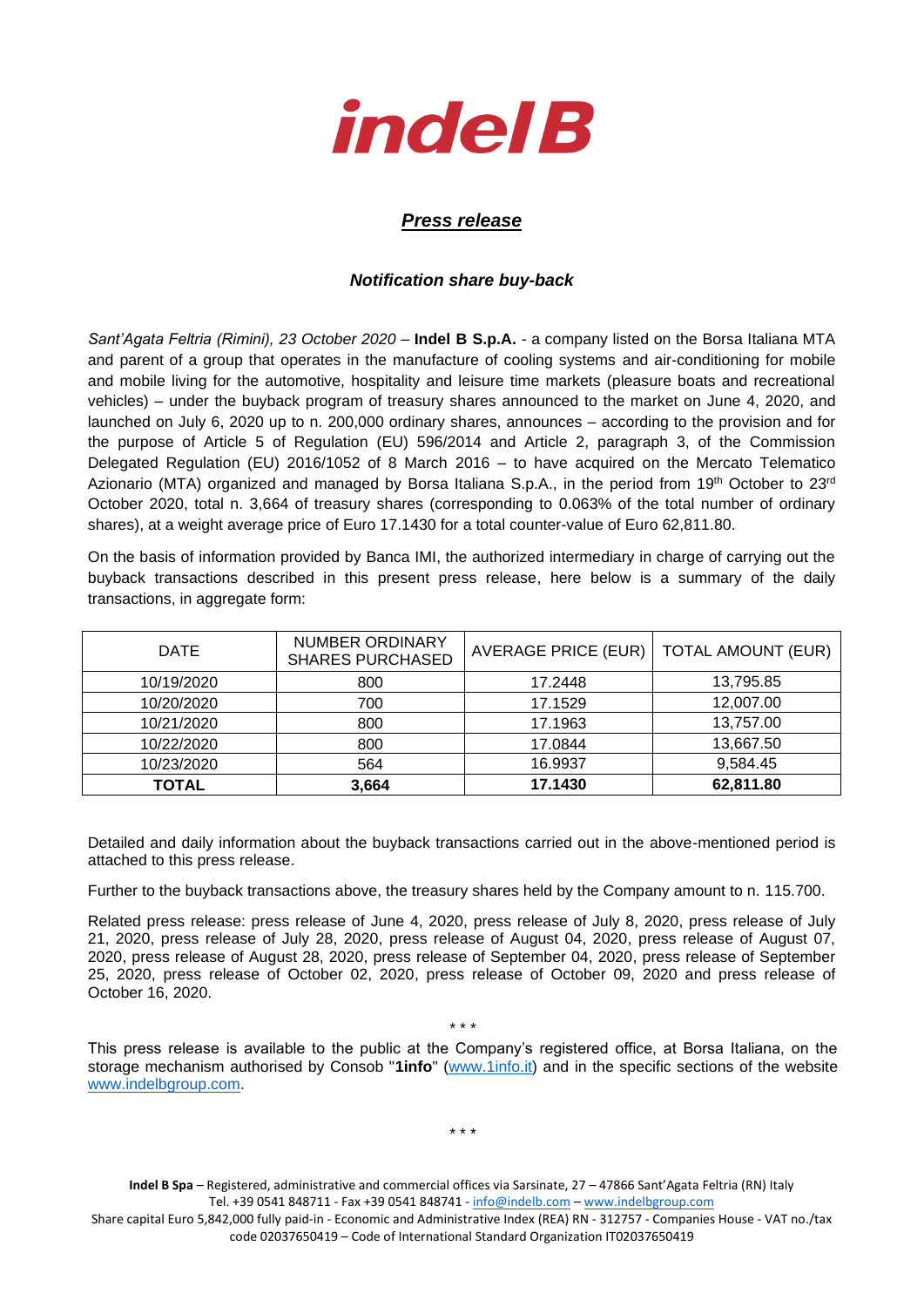*Indel B S.p.A. is a company listed on the MTA segment of the Italian stock exchange and is controlled by AMP.FIN S.r.l., in turn held entirely by the Berloni family. Indel B S.p.A. heads an important Group that operates worldwide and* has been active for the last 50 years in the mobile cooling sector applicable to the Automotive, Leisure time and Hospitality cooling segments. The Group also operates in mobile climate control, with specific reference to the *Automotive market, represented by commercial vehicles, minibuses, ambulances, agricultural and earth-moving machinery, and in the Cooling Appliances sector, which mainly comprises cellars for storing wine and small refrigerators for storing milk. The company has a market cap of approximately Euro 100 million.*

## **Contact details**

| <i>INDEL B</i>              | POLYTEMS HIR                   | FAST-COM                       |
|-----------------------------|--------------------------------|--------------------------------|
| CFO & IR                    | IR and Financial Disclosures   | Media Relations                |
| Mirco Manganello            | Bianca Fersini Mastelloni      | Paolo Santagostino             |
| +39 0541 848 711            | +39 06.69923324; +39 336742488 | +39 349 3856585                |
| mirco.manganello@indelb.com | b.fersini@polytemshir.it       | paolo.santagostino@fast-com.it |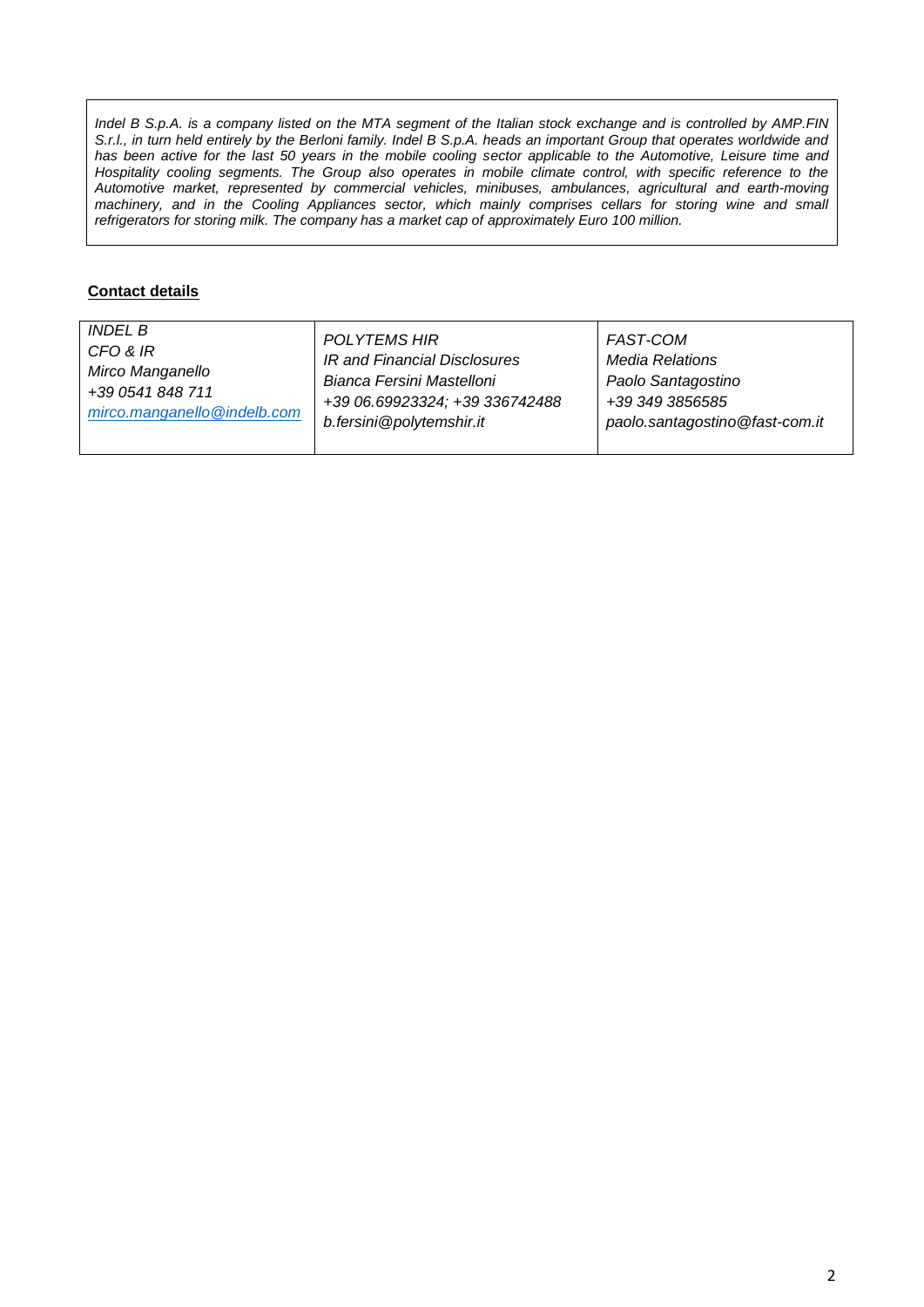## **Attached**

| Fill ID  | <b>Fill Date</b> | <b>Fill Time</b>                         | B/S | <b>Country</b> | <b>Market</b> | Security Ref. | <b>Fill Price</b> | <b>Fill Qty</b> |
|----------|------------------|------------------------------------------|-----|----------------|---------------|---------------|-------------------|-----------------|
| rEa2FtL8 |                  | 19/10/2020 09:00:03.569.937              | Buy | IT.ico         | <b>MTA</b>    | <b>INDB</b>   | 17,15             | 75              |
| rEa2FtLl |                  | 19/10/2020 09:00:09.224.223 Buy          |     | IT.ico         | <b>MTA</b>    | <b>INDB</b>   | 17,3              | 237             |
| rEa2FtLm |                  | 19/10/2020 09:00:09.224.223              | Buy | IT.ico         | <b>MTA</b>    | <b>INDB</b>   | 17,35             | 250             |
| rEa2Fz9G |                  | 19/10/2020 10:37:34.380.503              | Buy | IT.ico         | <b>MTA</b>    | <b>INDB</b>   | 17                | 18              |
| rEa2G8PV |                  | 19/10/2020 15:19:19.278.683              | Buy | IT.ico         | <b>MTA</b>    | <b>INDB</b>   | 17,2              | 20              |
| rEa2GBao |                  | 19/10/2020 16:39:06.059.510 Buy          |     | IT.ico         | <b>MTA</b>    | <b>INDB</b>   | 17,1              | 55              |
| rEa2GBan |                  | 19/10/2020 16:39:06.059.510              | Buy | IT.ico         | <b>MTA</b>    | <b>INDB</b>   | 17,15             | 55              |
| rEa2GBap |                  | 19/10/2020 16:39:06.059.510 Buy          |     | IT.ico         | <b>MTA</b>    | <b>INDB</b>   | 17,05             | 65              |
| rEa2GCcG |                  | 19/10/2020 17:00:58.553.345              | Buy | IT.ico         | <b>MTA</b>    | <b>INDB</b>   | 17,2              | 25              |
|          |                  |                                          |     |                |               |               |                   |                 |
| rPT83HW1 |                  | 20/10/2020 11:34:22.951.411 Buy          |     | IT.ico         | <b>MTA</b>    | <b>INDB</b>   | 17,2              | 15              |
| rPT83Hvj |                  | 20/10/2020 11:51:08.261.038              | Buy | IT.ico         | <b>MTA</b>    | <b>INDB</b>   | 17,2              | 125             |
| rPT83JvF |                  | 20/10/2020 13:22:38.025.156 Buy          |     | IT.ico         | <b>MTA</b>    | <b>INDB</b>   | 17                | 4               |
| rPT83KPO |                  | 20/10/2020 13:52:38.510.555 Buy          |     | IT.ico         | <b>MTA</b>    | <b>INDB</b>   | 17                | 46              |
| rPT83NJA |                  | 20/10/2020 15:41:10.451.720              | Buy | IT.ico         | <b>MTA</b>    | <b>INDB</b>   | 17,2              | 60              |
| rPT83Oav |                  | 20/10/2020 16:16:44.258.072 Buy          |     | IT.ico         | <b>MTA</b>    | <b>INDB</b>   | 17,1              | 80              |
| rPT83Oaw |                  | 20/10/2020 16:16:44.258.072 Buy          |     | IT.ico         | <b>MTA</b>    | <b>INDB</b>   | 17                | 80              |
| rPT83POP |                  | 20/10/2020 16:33:18.073.280 Buy          |     | IT.ico         | <b>MTA</b>    | <b>INDB</b>   | 17                | 40              |
| rPT83RGY |                  | 20/10/2020 17:15:23.929.695              | Buy | IT.ico         | <b>MTA</b>    | <b>INDB</b>   | 17,2              | 117             |
| rPT83RGZ |                  | 20/10/2020 17:15:23.929.695              | Buy | IT.ico         | <b>MTA</b>    | <b>INDB</b>   | 17,2              | 73              |
| rPT83RXG |                  | 20/10/2020 17:20:40.486.612 Buy          |     | IT.ico         | <b>MTA</b>    | <b>INDB</b>   | 17,35             | 10              |
| rPT83RfV |                  | 20/10/2020 17:22:53.025.315 Buy          |     | IT.ico         | <b>MTA</b>    | <b>INDB</b>   | 17,35             | 50              |
|          |                  |                                          |     |                |               |               |                   |                 |
| raMDqdLw |                  | 21/10/2020 14:27:45.909.914              | Buy | IT.ico         | <b>MTA</b>    | <b>INDB</b>   | 17,3              | 80              |
| raMDqdLy |                  | 21/10/2020 14:27:45.909.914              | Buy | IT.ico         | <b>MTA</b>    | <b>INDB</b>   | 17,2              | 80              |
| raMDqfZ2 |                  | 21/10/2020 15:42:11.912.356 Buy          |     | IT.ico         | <b>MTA</b>    | <b>INDB</b>   | 17,15             | 100             |
| raMDqfdi |                  | 21/10/2020 15:43:18.255.899              | Buy | IT.ico         | <b>MTA</b>    | <b>INDB</b>   | 17,15             | 120             |
| raMDqiRj |                  | 21/10/2020 16:40:46.293.051 Buy          |     | IT.ico         | <b>MTA</b>    | <b>INDB</b>   | 17,2              | 200             |
| raMDqj9y |                  | 21/10/2020 16:56:07.505.241 Buy          |     | IT.ico         | <b>MTA</b>    | <b>INDB</b>   | 17,2              | 60              |
|          |                  | raMDqj9z 21/10/2020 16:56:07.505.241 Buy |     | IT.ico         | MTA           | <b>INDB</b>   | 17,2              | 77              |
| raMDqjA0 |                  | 21/10/2020 16:56:07.554.234 Buy          |     | IT.ico         | <b>MTA</b>    | <b>INDB</b>   | 17,2              | 83              |
| rlFJdrG8 |                  | 22/10/2020 11:15:40.230.859 Buy          |     | IT.ico         | <b>MTA</b>    | <b>INDB</b>   | 17                | 100             |
| rlFJdwCH |                  | 22/10/2020 14:21:47.576.650 Buy          |     | IT.ico         | <b>MTA</b>    | <b>INDB</b>   | 17                | 100             |
| rlFJdwnC |                  | 22/10/2020 14:43:13.960.805 Buy          |     | IT.ico         | <b>MTA</b>    | <b>INDB</b>   | 17                | 150             |
| rlFJe1PM |                  | 22/10/2020 17:04:02.852.473 Buy          |     | IT.ico         | <b>MTA</b>    | <b>INDB</b>   | 17,15             | 130             |
| rlFJe1PN |                  | 22/10/2020 17:04:02.852.473 Buy          |     | IT.ico         | <b>MTA</b>    | <b>INDB</b>   | 17,15             | 20              |
| rlFJe1ny |                  | 22/10/2020 17:11:17.651.811 Buy          |     | IT.ico         | <b>MTA</b>    | <b>INDB</b>   | 17,15             | 77              |
| rlFJe1nz |                  | 22/10/2020 17:11:17.651.811 Buy          |     | IT.ico         | <b>MTA</b>    | <b>INDB</b>   | 17,15             | 23              |
| rlFJe1sD |                  | 22/10/2020 17:12:35.955.047 Buy          |     | IT.ico         | <b>MTA</b>    | <b>INDB</b>   | 17,15             | 100             |
| rlFJe1yk |                  | 22/10/2020 17:14:25.543.410 Buy          |     | IT.ico         | <b>MTA</b>    | <b>INDB</b>   | 17,15             | 100             |

**Indel B Spa** – Registered, administrative and commercial offices via Sarsinate, 27 – 47866 Sant'Agata Feltria (RN) Italy Tel. +39 0541 848711 - Fax +39 0541 848741 - [info@indelb.com](mailto:info@indelb.com) – [www.indelbgroup.com](http://www.indelbgroup.com/)

Share capital Euro 5,842,000 fully paid-in - Economic and Administrative Index (REA) RN - 312757 - Companies House - VAT no./tax code 02037650419 – Code of International Standard Organization IT02037650419